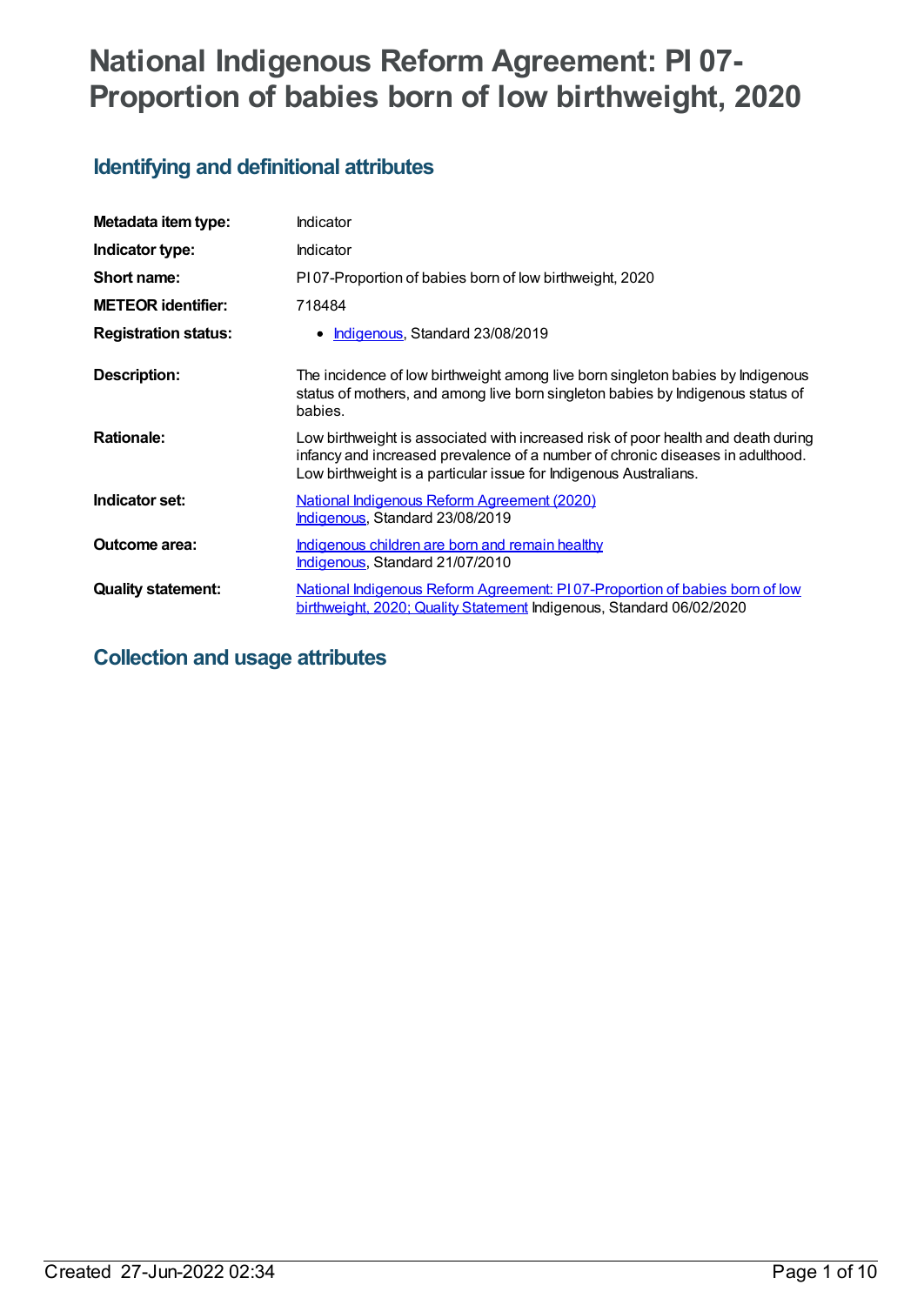#### **Computation description:** Low birthweight is defined as less than 2,500 grams.

Excludes multiple births, stillbirths and births of less than 20 weeks gestation.

Analysis by state/territory and remoteness is based on the usual residence of the mother.

Data exclude Australian non-residents, residents of external territories and records where state/territory of residence was not stated.

Rates are calculated for Indigenous and non-Indigenous Australians.

Rate ratios and rate differences are calculated for comparisons between Indigenous and non-Indigenous Australians.

#### **For variability bands:**

Variability bands are to be calculated for rates (single year data and for total data for 3 years combined) using the standard method (see Definition below).

### **For trends:**

Percentage change and statistical significance of change is to be calculated (required for reporting of progress over time).

### **Presentation:**

Number, rate (expressed as a percentage), rate ratio, rate difference and variability bands.

### **Definitions:**

Standard method for variability band computation:

Rates derived from administrative data counts are not subject to sampling error but may still be subject to natural random variation, especially for small counts. A 95% confidence interval (CI) for an estimate is a range of values which is very likely (95 times out of 100) to contain the true unknown value. Where the 95% CIs of two estimates do not overlap it can be concluded that there is a statistically significant difference between the two estimates. This is the standard method used in Australian Institute of Health and Welfare (AIHW) publications for which formulas can be sourced from Breslow and Day (1987) in the publication *Statistical methods in cancer research*. Typically in the standard method, the observed rate is assumed to have natural variability in the numerator count (for example, deaths, hospital visits) but not in the population denominator count. Also, the rate is assumed to have been generated from a normal distribution ('Bell curve'). Random variation in the numerator count is assumed to be centred around the true value; that is, there is no systematic bias.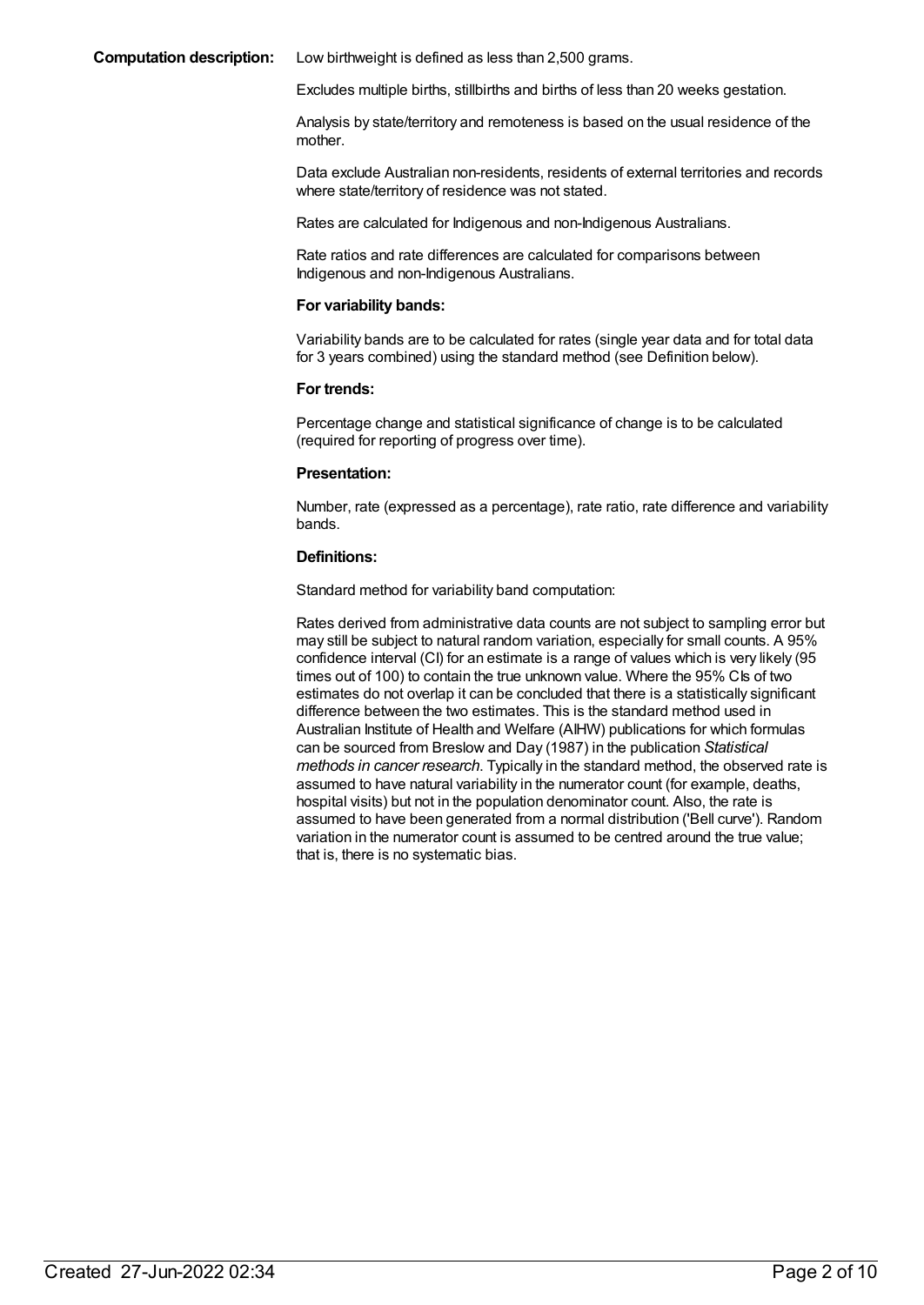**Computation: Crude rate (expressed as a percentage):** 100 x (Numerator ÷ Denominator).

**Rate ratio:** Indigenous rate divided by non-Indigenous rate.

**Rate difference:** Indigenous rate minus non-Indigenous rate.

**Variability bands:** to be calculated using the standard method for estimating 95% C<sub>ls</sub> as follows:

*Crude rate:*

$$
CI(CR)_{95\%} = CR \pm 100 \times 1.96 \times \sqrt{\frac{CR}{\frac{100}{n} \left(1 - \frac{CR}{100}\right)}}
$$

Where CI = confidence interval

CR = crude rate (expressed as a percentage)

n=number of live born singleton babies.

**Percentage change:** Calculated by multiplying the average annual change over the period by the number of data points less 1. This is then divided by the rate for the first year in the series and multiplied by 100.

The average annual change in rates, rate ratios and rate differences are calculated using linear regression which uses the least squares method to calculate a straight line that best fits the data and returns an array that best describes the line. The simple linear regression line,  $Y = a + bX$ , 'slope' (b) estimate was used to determine the average annual change in the data over the period. The formula used to calculate the slope estimate and standard error of the slope in Microsoft Excel is:

LINEST: (known y's, known x's, true) entered as an array formula (Ctrl, Shift, Enter).

**Statistical significance of change:** The 95% CIs for the standard error of the slope estimate (average annual change) are used to determine whether the apparent increases or decreases in the data are statistically significant at the p<0.05 level. The formula used to calculate the CIs for the standard error of the slope estimate is:

95% C $I(x) = x \pm 1.96$  x SE $(x)$ 

where x is the average annual change (slope estimate). If the upper and lower 95% CIs do not include zero, then it can be concluded that there is statistical evidence of an increasing or decreasing trend in the data over the study period.

**Numerator:** Number of low birthweight live born singleton babies.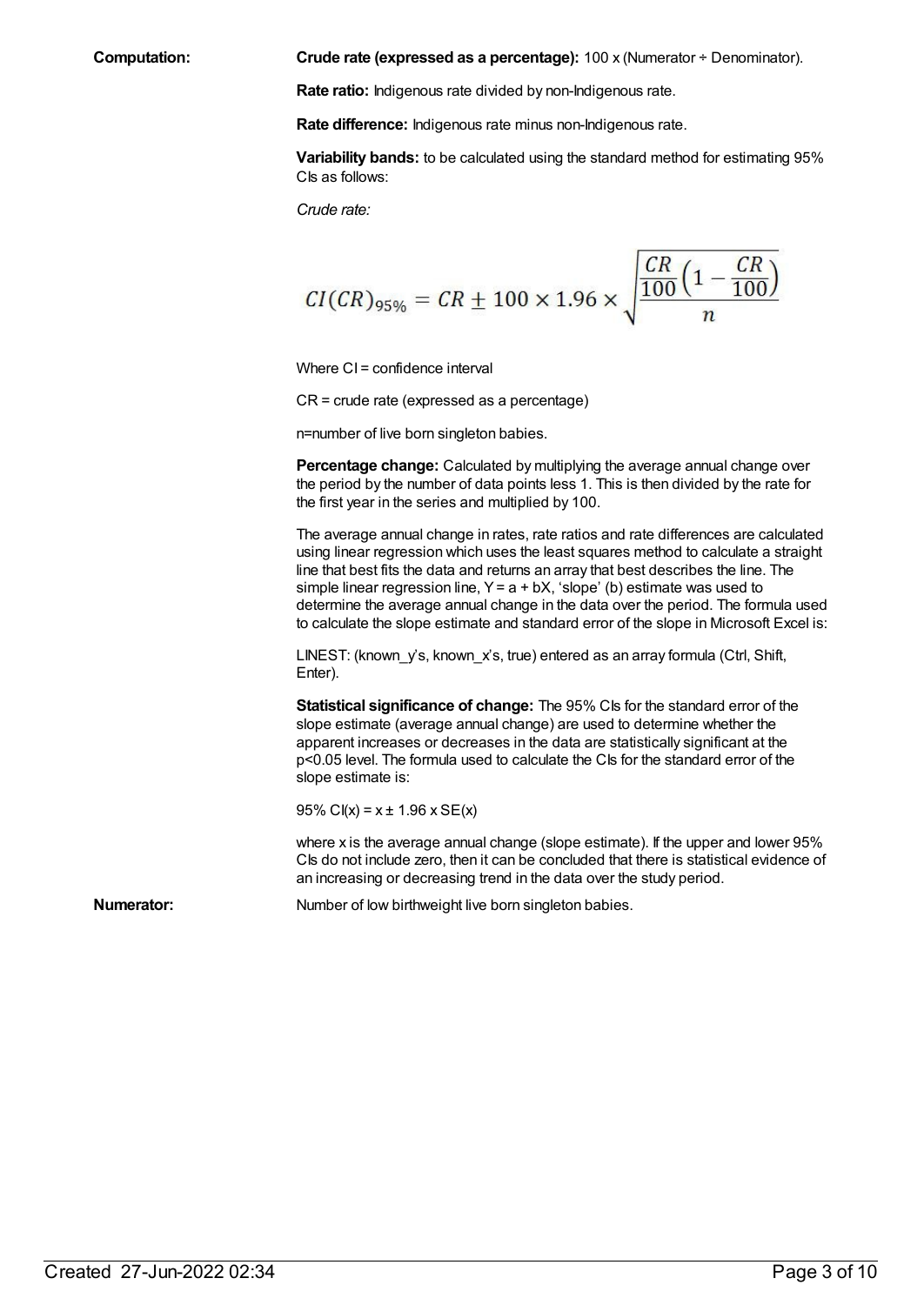[Birth—birth](https://meteor.aihw.gov.au/content/269938) weight, total grams NNNN

**Data Source**

AIHW National Perinatal Data [Collection](https://meteor.aihw.gov.au/content/392479) (NPDC)

**NMDS / DSS**

[Perinatal](https://meteor.aihw.gov.au/content/517456) NMDS 2014-18

**Guide for use**

Data source type: Administrative by-product data

# **Data Element / Data Set**

[Birth—birth](https://meteor.aihw.gov.au/content/269949) status, code N

**Data Source**

AIHW National Perinatal Data [Collection](https://meteor.aihw.gov.au/content/392479) (NPDC)

**NMDS / DSS**

[Perinatal](https://meteor.aihw.gov.au/content/517456) NMDS 2014-18

**Guide for use**

Data source type: Administrative by-product data

# **Data Element / Data Set**

Birth [event—birth](https://meteor.aihw.gov.au/content/269994) plurality, code N

**Data Source**

**AIHW National Perinatal Data [Collection](https://meteor.aihw.gov.au/content/392479) (NPDC)** 

**NMDS / DSS**

[Perinatal](https://meteor.aihw.gov.au/content/517456) NMDS 2014-18

**Guide for use**

Data source type: Administrative by-product data.

**Denominator:** Number of live born singleton infants.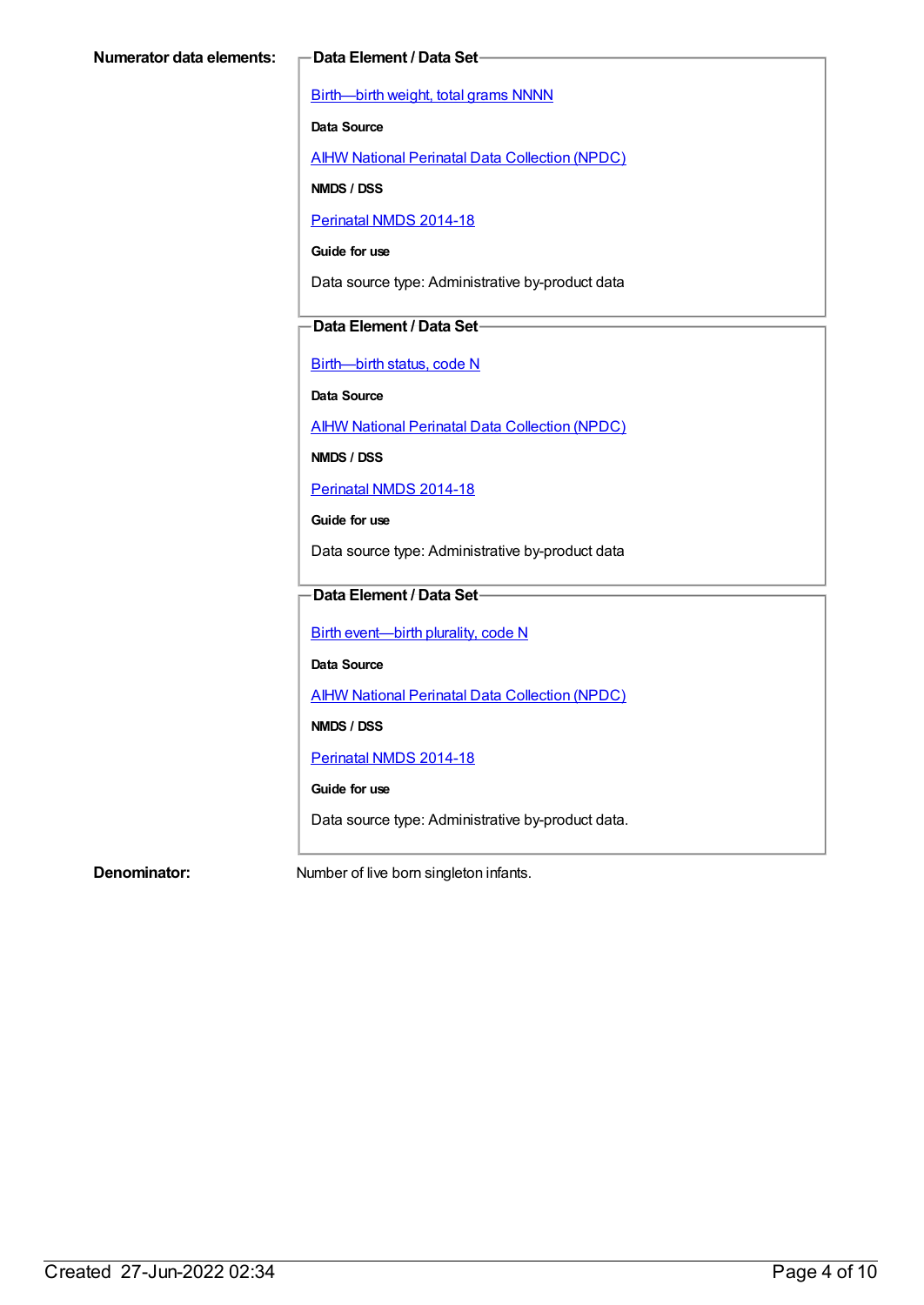# **Denominator data elements:**

# **Data Element / Data Set**

[Birth—birth](https://meteor.aihw.gov.au/content/269949) status, code N

**Data Source**

AIHW National Perinatal Data [Collection](https://meteor.aihw.gov.au/content/392479) (NPDC)

**NMDS / DSS**

[Perinatal](https://meteor.aihw.gov.au/content/517456) NMDS 2014-18

**Guide for use**

Data source type: Administrative by-product data.

# **Data Element / Data Set**

Birth [event—birth](https://meteor.aihw.gov.au/content/269994) plurality, code N

**Data Source**

AIHW National Perinatal Data [Collection](https://meteor.aihw.gov.au/content/392479) (NPDC)

**NMDS / DSS**

[Perinatal](https://meteor.aihw.gov.au/content/517456) NMDS 2014-18

**Guide for use**

Data source type: Administrative by-product data.

# **Data Element / Data Set**

Product of conception-gestational age, completed weeks N[N]

**Data Source**

**AIHW National Perinatal Data [Collection](https://meteor.aihw.gov.au/content/392479) (NPDC)** 

**NMDS / DSS**

[Perinatal](https://meteor.aihw.gov.au/content/517456) NMDS 2014-18

**Guide for use**

Data source type: Administrative by-product data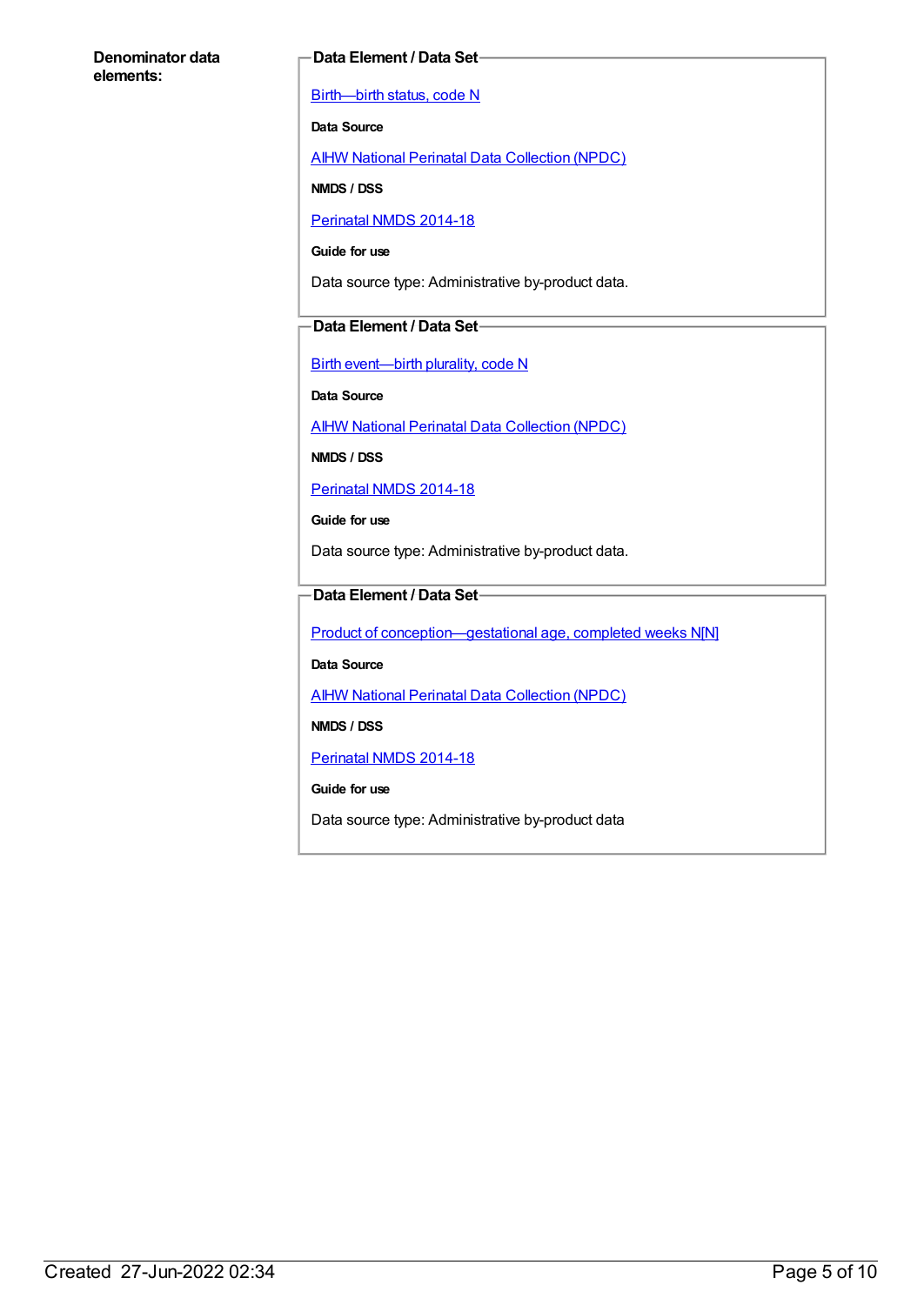# **Disaggregation: Indigenous status of the mother**

Current period—(2015–2017):

For Indigenous and non-Indigenous Australians (number, rate, rate ratio, rate difference and variability bands):

- Total and state/territory: by Indigenous status of the mother.
- Total by remoteness area: by Indigenous status of the mother.

Time series—2007, 2008, 2009, 2010, 2011, 2012, 2013, 2014, 2015, 2016 (the data for these years have been previously supplied), 2017 (required for 2020 reporting):

For Indigenous and non-Indigenous Australians (number, rate, rate ratio, rate difference and variability bands):

- Total and state/territory: by Indigenous status of the mother.
- Total by remoteness area (from 2012 onwards): by Indigenous status of the mother.

#### **Indigenous status of the baby**

Current period—(2015–2017):

For Indigenous and non-Indigenous Australians (number, rate, rate ratio, rate difference and variability bands):

- Total and state/territory: by Indigenous status of the baby.
- Total by remoteness area: by Indigenous status of the baby.

Time series— 2013, 2014, 2015, 2016 (these data have been previously supplied), 2017 (required for 2020 reporting).

For Indigenous and non-Indigenous Australians (number, rate, rate ratio, rate difference and variability bands):

- Total and state/territory: by Indigenous status of the baby.
- Total by remoteness area: by Indigenous status of the baby.

### **Indigenous status of the baby cross-tabulated by the Indigenous status of the mother**

Current period only—(2015–2017):

For Indigenous and non-Indigenous Australians (number, rate, rate ratio and rate difference):

Total and state/territory: by Indigenous status of the baby and of the mother.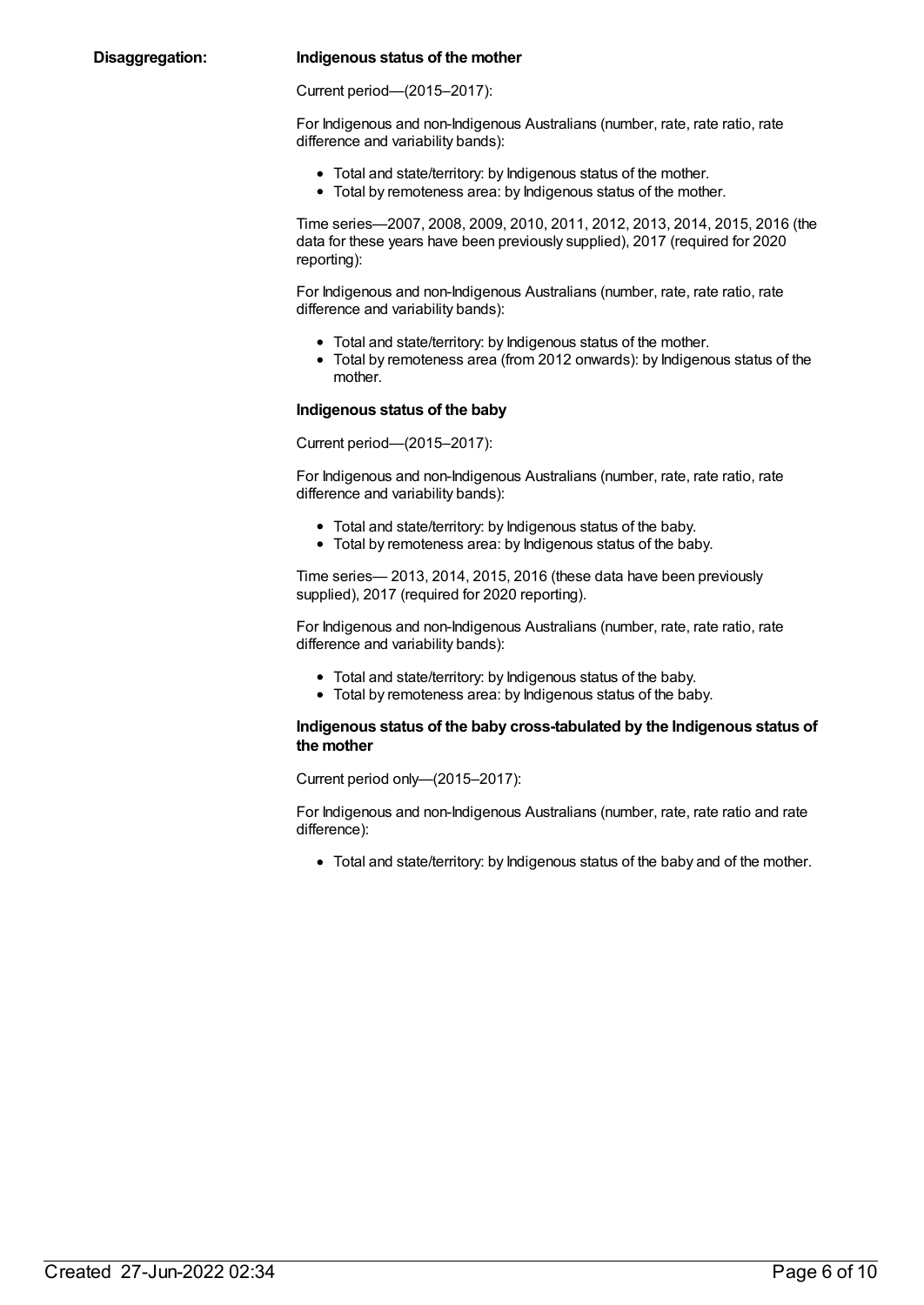# **Disaggregation data elements:**

### **Data Element / Data Set**

[Person—Indigenous](https://meteor.aihw.gov.au/content/291036) status, code N

**Data Source**

AIHW National Perinatal Data [Collection](https://meteor.aihw.gov.au/content/392479) (NPDC)

**NMDS / DSS**

[Perinatal](https://meteor.aihw.gov.au/content/517456) NMDS 2014-18

**Guide for use**

Data source type: Administrative by-product data.

# **Data Element / Data Set**

[Person—area](https://meteor.aihw.gov.au/content/659725) of usual residence, statistical area level 2 (SA2) code (ASGS 2016) N(9)

**Data Source**

AIHW National Perinatal Data [Collection](https://meteor.aihw.gov.au/content/392479) (NPDC)

**NMDS / DSS**

[Perinatal](https://meteor.aihw.gov.au/content/517456) NMDS 2014-18

**Guide for use**

Data source type: Administrative by-product data

Used for disaggregation by state/territory and remoteness area. Classifications for remoteness area are based on: the Australian Statistical Geography Standard (ASGS) 2016 from 2017; the ASGS 2011 from 2012 to 2016; and the Australian Standard Geographical Classification (ASGC) prior to 2012.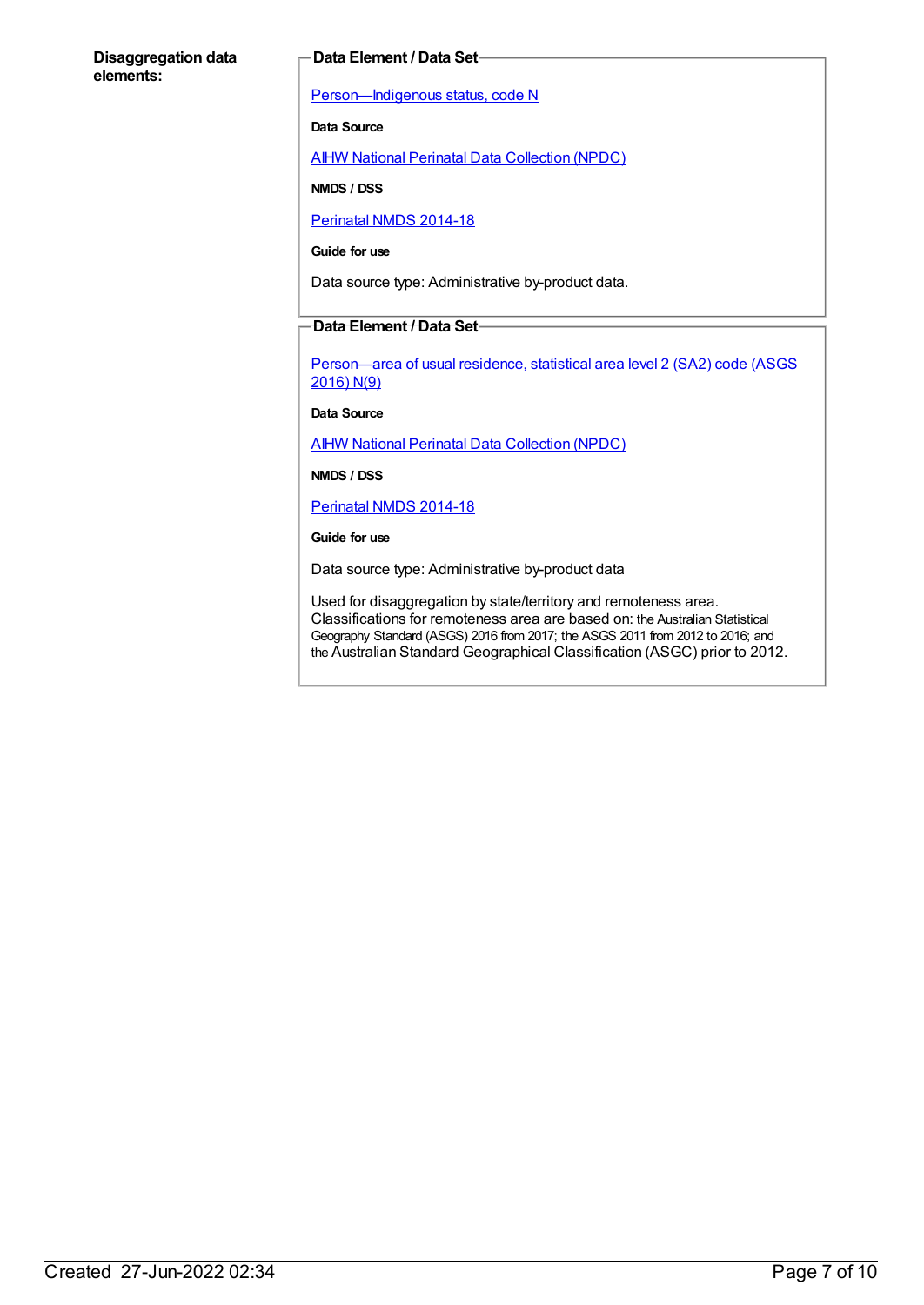**Comments:** Most recent data available for the 2020 National Indigenous Reform Agreement (NIRA) Report (2018–19 reporting cycle) is 2017.

> Aggregated data for a 3-year period (2015 to 2017) will be reported for the current reporting period.

Single year data (2007, 2008, 2009, 2010, 2011, 2012, 2013, 2014, 2015, 2016 and 2017) will be reported for time series, noting that previously supplied data will be used unless a resupply is provided.

Information is included in the National Perinatal Data Collection (NPDC) for all live births and stillbirths of at least 400 grams birthweight or at least 20 weeks gestation.

Until 2011, the NPDC only included information on the Indigenous status of the mother. From 2011, the NPDC included information on the Indigenous status of the baby for selected jurisdictions—New South Wales, Victoria, Queensland, the Australian Capital Territory and the Northern Territory. The mandatory collection of this data item began from July 2012 following its inclusion in the Perinatal national minimum data set (NMDS). National data based on the NMDS data item are therefore available for the latter 6 months of 2012, and 2013 is the first full calendar year for which nationally standardised data on the Indigenous status of babies are available.

Disaggregation by Indigenous status is recommended to be reported using 3-year combined data for the current reporting period due to the relatively small number of low birthweight babies born to Indigenous mothers each year. Single year data are to be reported for time series.

To report trends, the body assessing progress over time may separately request percentage change and statistical significance testing for this indicator directly from the data provider (the AIHW).

Variability bands accompanying perinatal data should be used where there are at least 3 full calendar years of data available for the purposes of comparisons over time and for national estimates at a point in time for Indigenous/non-Indigenous comparisons.

Baseline year for the Council of AustralianGovernments' Closing the Gap target (Halve the gap in mortality rates for Indigenous children under 5 within a decade) is 2008; data reported for this indicator since 2007; target year is 2018.

The term 'Aboriginal and Torres Strait Islander people' is preferred when referring to the separate Indigenous peoples of Australia. However, the term 'Indigenous' is used interchangeably with 'Aboriginal and Torres Strait Islander' in this indicator to

# assist readability. **Representational attributes**

| <b>Representation class:</b> | Percentage |
|------------------------------|------------|
| Data type:                   | Real       |
| Unit of measure:             | Person     |
| Format:                      | N[N].N     |

# **Indicator conceptual framework**

**Framework and dimensions: Health [Conditions](https://meteor.aihw.gov.au/content/410650)** 

# **Data source attributes**